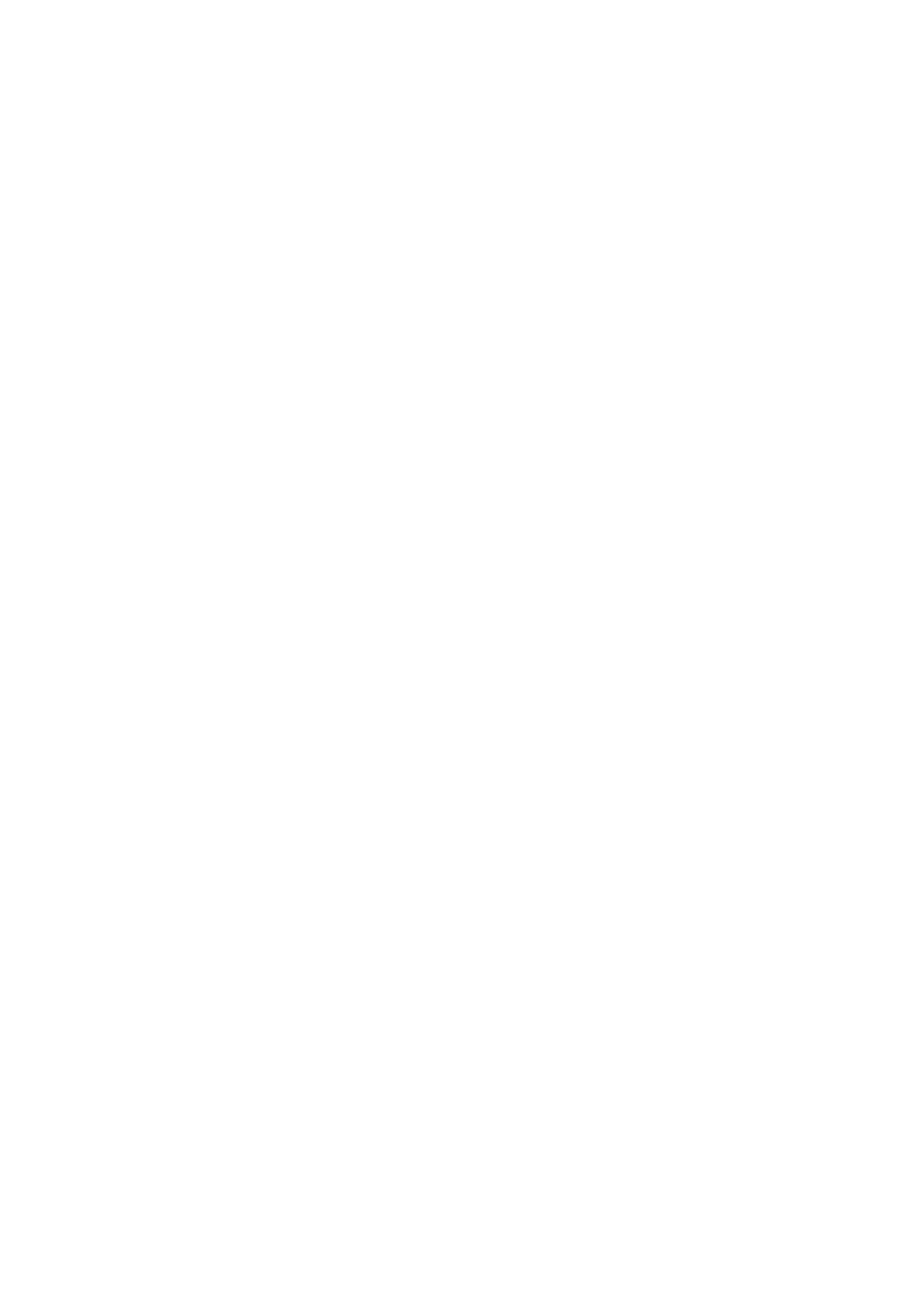ovascular damage mechanisms is clearly defined. That is, the higher incidence of cardiovascular complications in patients with PHA, as compared to patients with EH, may be associated with an increased prevalence of metabolic syndrome in patients with PHA (46-48).

The presence of more than three signs of MS in patients with PHA emphasizes that this secondary form of arterial hypertension is not benign by its course. It is strongly associated with metabolic changes, which can cause a high risk of developing cardiovascular complications.

## **Conclusions**

Thus, the analysis of literature data indicates that PHA is the main endocrine cause of secondary hypertension and is much more frequent than previously considered.

Symptoms of primary hyperaldosteronism are not specific and do not give an impression of it as a disease with clearly expressed clinical manifestations. An early and leading symptom of PHA is an increase in blood pressure. It is common to many diseases that cause primary and secondary arterial hypertension. Obviously, this can be explained by the low level of diagnosis of PHA as causes of arterial hypertension at all levels of medical care.

Certain values in the diagnosis of PHA have non-specific clinical and laboratory characteristics. Among them, it is possible to distinguish, without indicating priority, such as sleep apnea, inadequate response to hypotensive therapy of the combination of three drugs, manifestation of arterial hypertension at the age of 30, rapid increase in blood pressure even in the elderly and/or loss of efficacy of antihypertensive therapy, expressed increase in blood pressure more than 180/110 mm Hg, hypokalemia, especially when combined with increased creatinine plasma concentrations, proteinuria or hematuria.

## **references**

- 1. Eide IK, Torjesen PA, Drolsum A, Babovic A, Lilledahl NP. Low-renin status in therapy-resistant hypertension: A clue to efficient treatment. *J Hypertens* 2004. 22: 2217-26.
- 2. Calhoun DA, Nishizaka MK, Zaman MA, Harding SM. Aldosterone excretion among subjects with resistant hypertension and symptoms of sleep apnea. *Chest* 2004. 125: 112-7.
- 3. Funder JW, Carey RM, Mantero F et al. The management of primary aldosteronism: case detection, diagnosis, and treatment of patients: An endocrine society clinical practice guideline. *J Clin Endocrinol Metab* 2016. 101: 1889-1916.
- 4. Mulatero P, Monticone S, Burrello J, Veglio F, Williams TA, Funder J. Guidelines for primary aldosteronism: Uptake by primary care physicians in Europe. *J Hypertens* 2016. 34(11): 2253-7.
- 5. Vaidya A, Dluhy R. Hyperaldosteronism. In: KR Feingold, B Anawalt, A Boyce et al eds Endotext [Internet] South Dartmouth (MA): MDTextcom, Inc; 2000.
- 6. Markou A, Pappa T, Kaltsas G et al. Evidence of primary aldosteronism in a predominantly female cohort of normotensive individuals: A very high odds ratio for progression into arterial hypertension *J Clin Endocrinol Metab* 2013. 98: 1409-16 doi:101210/jc2012-3353 PMID:23471976
- 7. Baudrand R, Guarda F, Torrey J, Williams GH, Vaidya A. Dietary Sodium Restriction Increases the Risk of Misinterpreting Mild Cases of Primary Aldosteronism. Journal of

Clinical Endocrinology & Metabolism 2016. 101(11): 3989-96.

- 8. Fallo F, Pilon C, Williams TA et al. Coexistence of different phenotypes in a family with glucocorticoid-remediable aldosteronism. *J Hum Hypertens* 2004. 18: 47-51.
- 9. Shchekaturova LV. Spectrum of clinical and pathogenetic forms of primary hyperaldosteronism. *International Journal of Endocrinology* 2015. 2(66): 132-137.
- 10. Stowasser M, Sharman J, Leano R, Gordon RD, Ward G, Cowley D, Marwick TH. Evidence for abnormal left ventricular structure and function in normotensive indi- viduals with familial hyperaldosteronism type I. *J Clin Endocrinol Metab* 2005. 90: 5070-6.
- 11. Mulatero P, Monticone S, Rainey WE, Veglio F, Williams TA. Role of KCNJ5 in familial and sporadic primary aldosteronism. *Nat Rev Endocrinol* 2013. 9, 104-12.
- 12. Pocheptsova EG. Conn syndrome. Pharmacotherapy 2015. 4(190): 48-56.
- 13. Brown NJ. Contribution of aldosterone to cardiovascular and renal inflammation and fibrosis. *Nat Rev Nephrol* 2013. 9(8): 459-69.
- 14. Chen ZW, Hung CS, Wu VC, Lin YH. Primary Aldosteronism and Cerebrovascular Diseases. *J Endocrinol Metab* (Seoul) 2018. 33 (4), 429-434.
- 15. Chitalia N, Weeg N, Antonios TFT. Aldosterone-producing adrenal adenoma and idiopathic intracranial hypertension – a

pathogenetic link for aldosterone? *QJM*  2010. 103(9): 699-702.

- 16. Ambrosino P, Lupoli R, Tortora A et al. Cardiovascular risk markers in patients with primary aldosteronism: A systematic review and meta-analysis of literature studies. *Int J Cardiol* 2016. 208: 46-55.
- 17. Kusunoki H, Iwashima Y, Kawano Y et al. Circadian hemodynamic characteristics in hypertensive patients with primary aldosteronism. *J Hypertens* 2018. 36 (11), 2260-68.
- 18. Funder JW, Carey RM, Fardella C et al. Case detection, diagnosis, and treatment of patients with primary aldosteronism: An endocrine society clinical practice guideline. *J Clin Endocrinol Metab* (2008. 93: 3266-81.
- 19. Gaddam K, Corros C, Pimenta E et al. Rapid reversal of left ventricular hypertrophy and intracardiac volume overload in patients with resistant hypertension and hyperaldosteronism: A prospective clinical study. *Hypertension* 2010. 55(5): 1137-42.
- 20. Toh TH, Tong CV, Chong HC. Primary aldosteronism – not just about potassium and blood pressure. *QJM* 2017. 110 (3): 175-7
- 21. Wu C, Xin J, Xin M et al. Hypokalemic myopathy in primary aldosteronism: A case report. *Exp Ther Med* 2016. 12 (6): 4064-6.
- 22. Vhora RA, Gadani MK, Shah HS, Shah SV. A Rare Case of Hypokalemic Paralysis – Conn's Syndrome. *Indian Journal of Clinical Practice* 2012. 22 (12): 33-5.